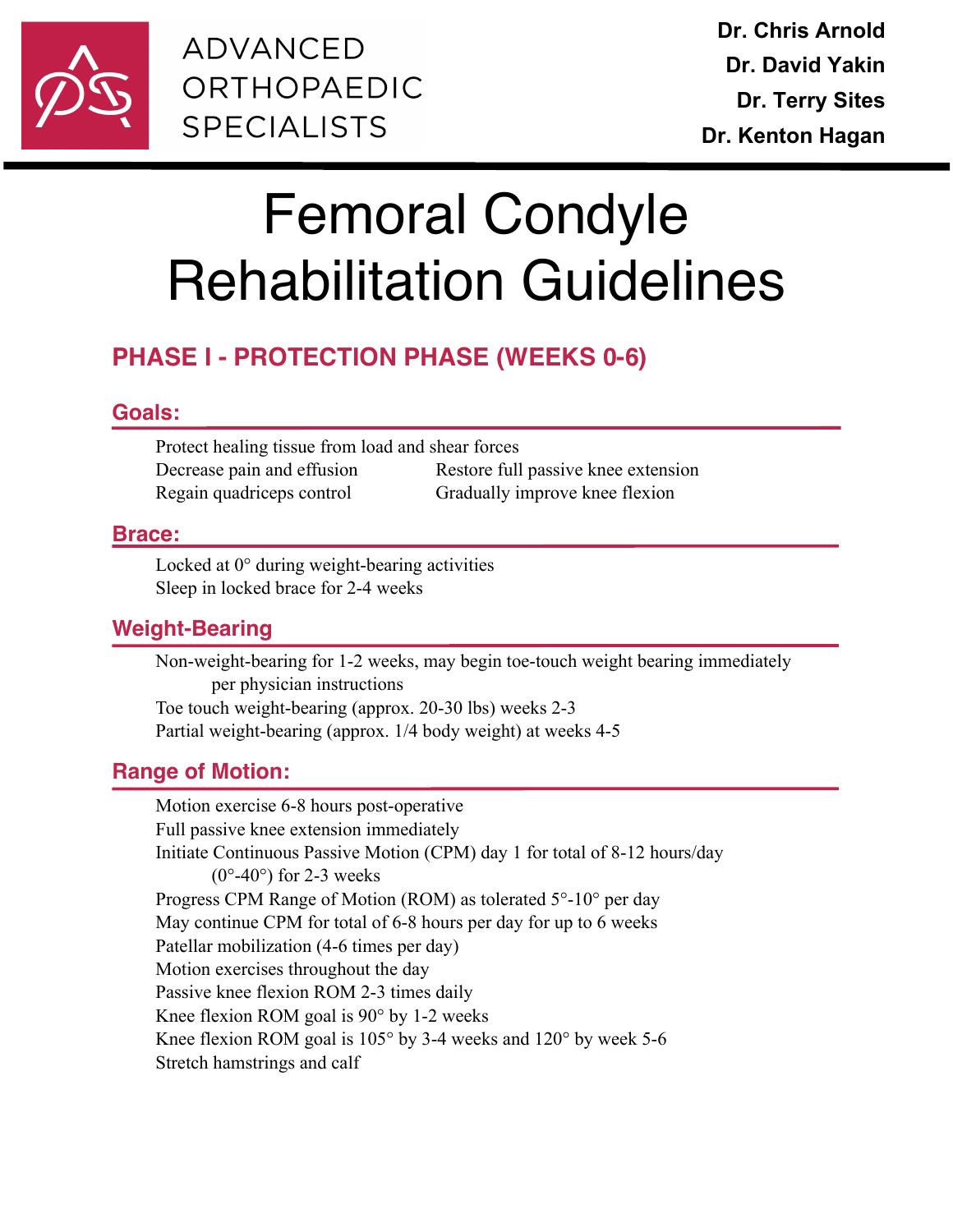# **Strengthening Program**

Ankle pump using rubber tubing Quad setting Multi-angle isometrics (co-contractions Q/H) Active knee extension 90°-40° (no resistance) Stationary bicycle when ROM allows Biofeedback and electrical muscle stimulation, as needed Isometric leg press by week 4 (multi-angle) May begin use of pool for gait training and exercises by week 4

# **Functional Activities:**

Gradual return to daily activities Extended standing should be avoided If symptoms occur, reduce activities to reduce pain and inflammation

#### **Swelling Control:**

Ice, elevation, compression, and edema modalities as needed to decrease swelling

## **Criteria to Progress to Phase II:**

Full passive knee extension Knee flexion to 120° Minimal pain and swelling Voluntary quadriceps activity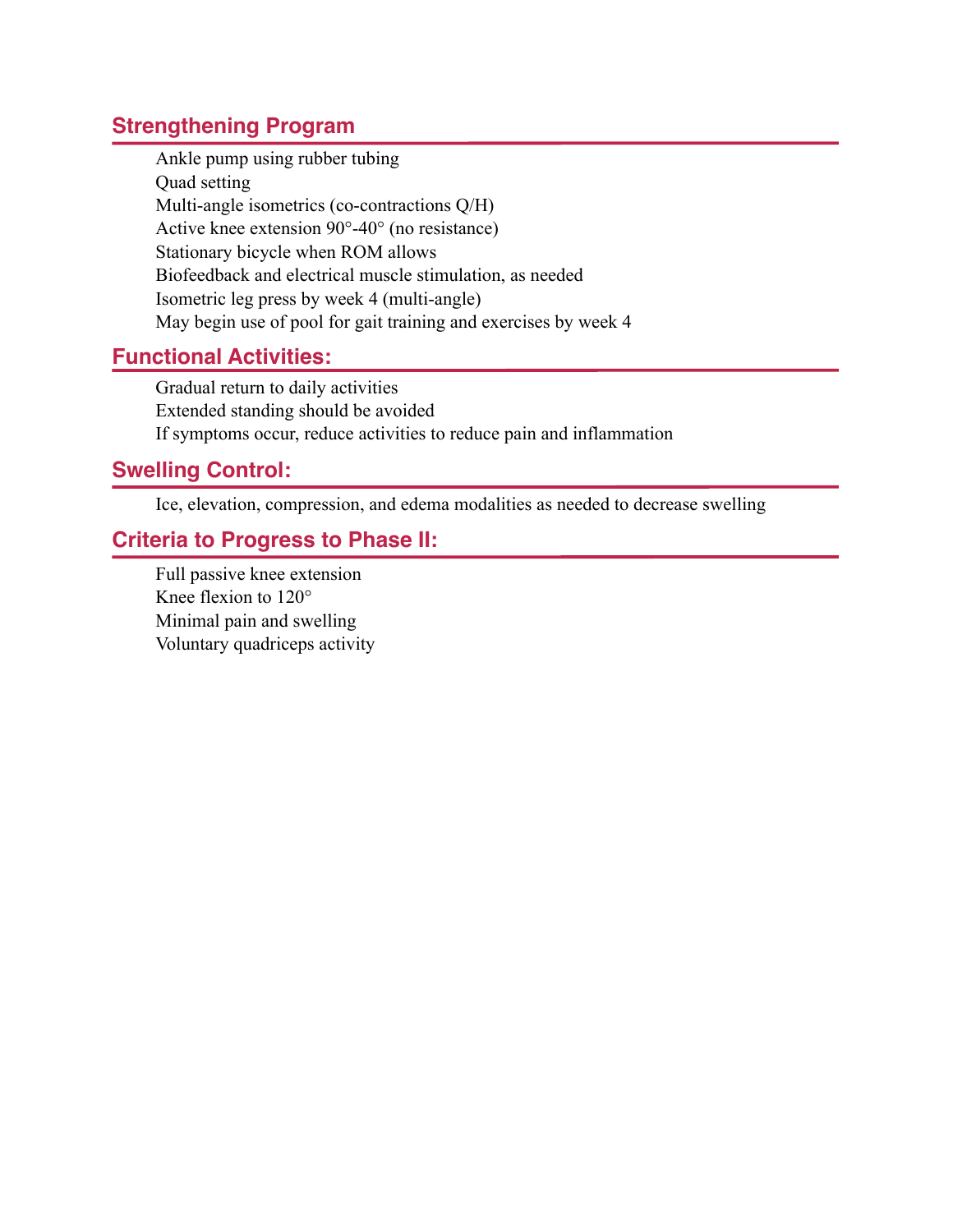# **PHASE II - TRANSITION PHASE (WEEKS 6-12)**

#### **Goals:**

Gradually increase ROM Gradually improve quadriceps strength/endurance Gradual increase in functional activities

#### **Brace:**

Discontinue post-operative brace by week 6 Consider unloading knee brace

#### **Weight-Bearing:**

Progress weight-bearing as tolerated Progress to full weight-bearing by 8-9 weeks Discontinue crutches by 8-9 weeks

#### **Range of Motion:**

Gradual increase in ROM Maintain full passive knee extension Progress knee flexion to 125°-135° by week 8 Continue patellar mobilization and soft tissue mobilization, as needed Continue stretching program

#### **Strengthening Exercises:**

Initiate weight shifts week 6 Initiate mini-squats  $0^{\circ}$ -45° by week 8 Closed kinetic chain exercises (leg press) Toe-calf raises by week 8 Open kinetic chain knee extension progress 1 lb/week Station bicycle, low resistance (gradually increase time) Treadmill walking program by weeks 10-12 Balance and proprioception drills Initiate front and lateral step-ups and wall squats by weeks 8-10 Continue use of biofeedback and electrical muscle stimulation, as needed Continue use of pool for gait training and exercise

#### **Functional Activities:**

As pain and swelling (symptoms) diminish, the patient may gradually increase functional activities Gradually increase standing and walking

#### **Criteria to Progress to Phase III:**

Full range of motion

Acceptable strength level

- Hamstrings within 20% of contralateral leg
- **•** Quadriceps within 30% of contralateral leg

Balance testing within 30% of contralateral leg Able to walk 1-2 miles or bike for 30 minutes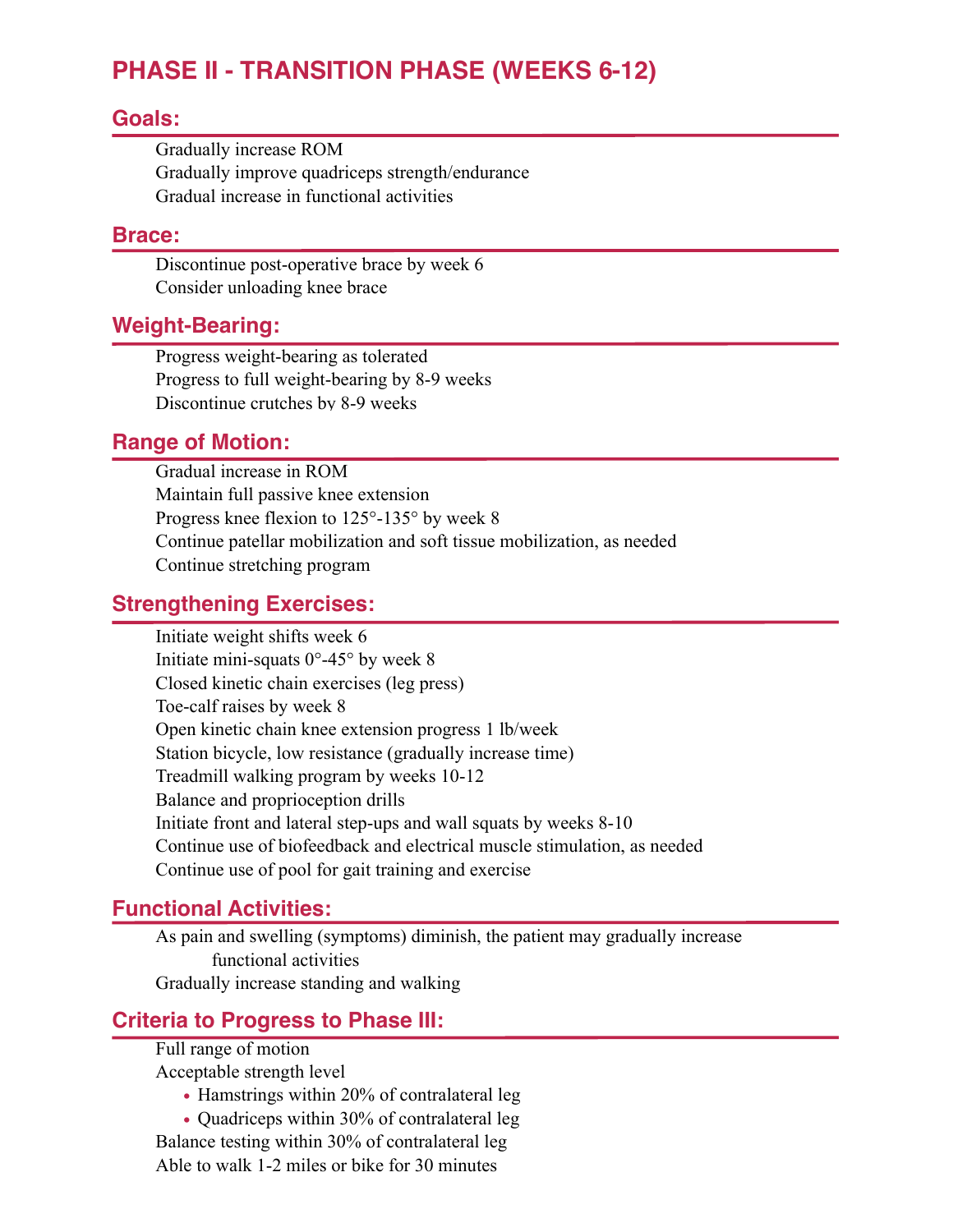# **PHASE III - MATURATING PHASE (WEEKS 12-26)**

#### **Goals:**

Improve muscular strength and endurance Increase functional activities

#### **Range of Motion:**

Patient should exhibit 125°-135° flexion

# **Exercise Program:**

Leg press  $(0^{\circ}$ -90°) Bilateral squats  $(0^{\circ}$ -60°) Unilateral step-ups progressing from 2" to 8" Forward lunges Walking program Open kinetic chain knee extension (0°-90°) Bicycle Stair machine Swimming Ski machine/Elliptical trainer

#### **Functional Activities:**

As patient improves, increase walking (distance, cadence, incline, etc.)

#### **Maintenance Program:**

Initiate by weeks 16-20 Bicycle - low resistance, increase time Progressive walking program Pool exercises for entire lower extremity Leg press Wall squats Hip abduction / adduction Front lunges Step-ups Stretch quadriceps, hamstrings, calf

# **Criteria to Progress to Phase III:**

Full non-painful ROM Strength within 80%-90% of contralateral extremity Balance and/or stability within 75%-80% of contralateral extremity Rehabilitation of functional activities causes no or minimal pain, inflammation or swelling.